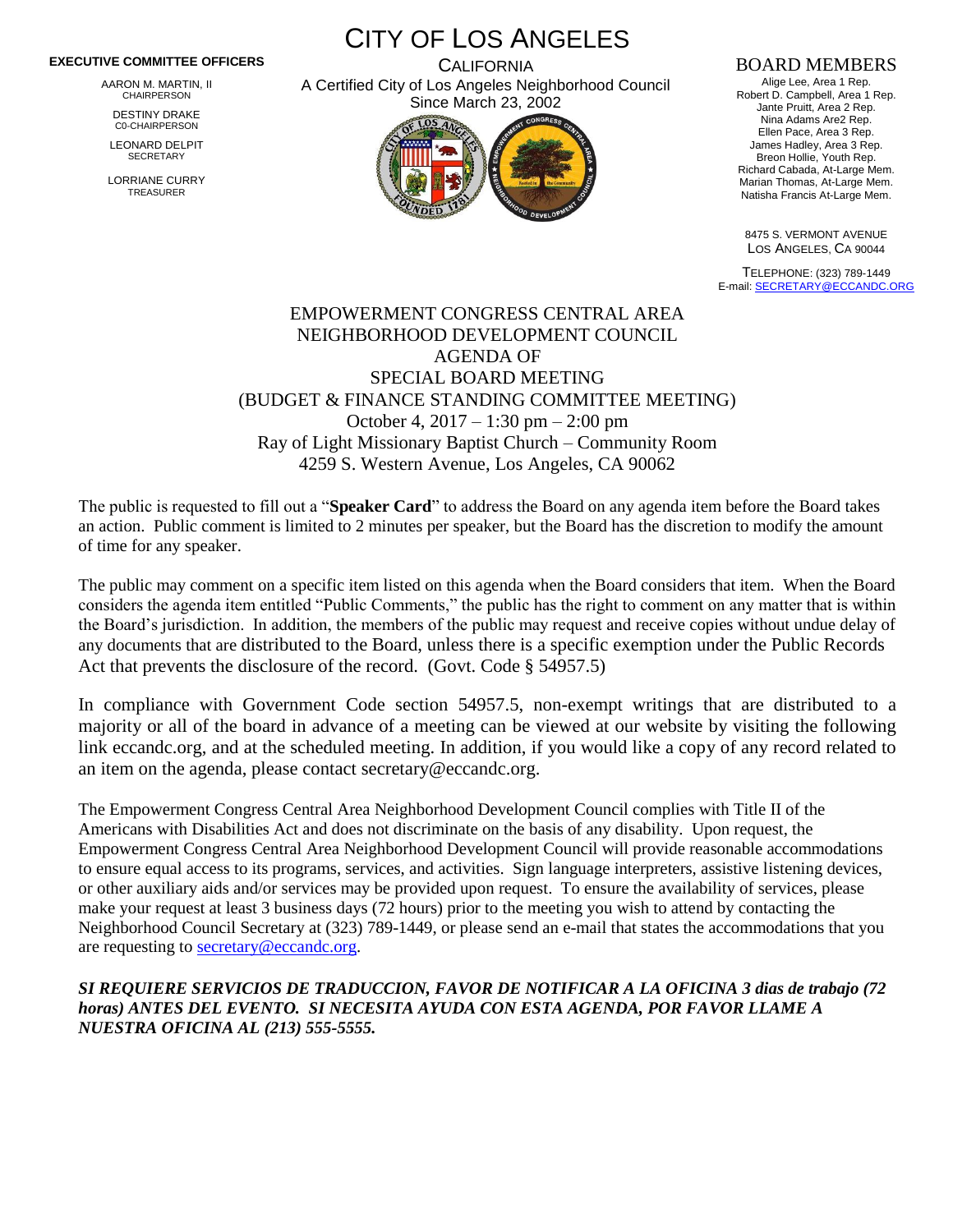- 1. Call to Order and Board of Directors Roll Call. This Budget & Finance Standing Committee Meeting has been called in an abundance of caution to satisfy the Ralph M. Brown Act. The Budget & Finance Standing Committee is a standing committee of the Empowerment Congress Central Area Neighborhood Development Council (ECCANDC) and is advisory in nature to the Board. Any decisions made at this meeting are not considered Board actions and shall go back as recommendations to the ECCANDC Board for a final vote at a regular or special board meeting.
- 2. Review and possible approval of minutes from prior meeting held on September 13, 2017.
- 3. Introduction of Committee Member
- 4. Committee's Purpose and Intent
- 5. Review and give a recommendation to approve Moore Business Results Proposal dated June 14, 2017 in the amount not to exceed (\$3,000)
- 6. Review and give a recommendation to approve One Call Now service plan dated June 27, 2107 in the amount not to exceed (\$3,240)
- 7. Review and give a recommendation to approve a funding request by Robert Campbell (Area 1) in the amount not to exceed (\$3,000)
- 8. Review and give a recommendation to approve a funding request by Ellen Pace (Area 3) for a Veteran's Day Honorary Breakfast to be hosted by the Empowerment Congress Central Area Neighborhood Development Council on November 4, 2017 in the amount not to exceed (\$1,547.25)
- 9. Review and give a recommendation to approve a funding request by Park Director Austin Dumas of Jackie Tatum/Harvard Park to have the Empowerment Congress Central Area Neighborhood Development Council sponsor Halloween Program and Haunted House scheduled for October 2017 in the amount not to exceed (\$1,500)
- 10. Review and give a recommendation to approve a funding request by Executive Director Janet Denise Kelly of Sanctuary of Hope to have the Empowerment Congress Central Area Neighborhood Development Council sponsor food for the Sanctuary of Hope Youth Homelessness & Food Conversation Event schedule for the month of November, 2017 not to exceed (\$1,500)
- 11. Review and give a recommendation to approve and redirect the funds from The Street Furniture Revenue Funds dated March 25, 2015 (Received from former Los Angeles City Councilperson Bernard Parks) to be use by the Planning & Redevelopment Standing Committee to redevelop the Western Avenue Community Improvement Project - Transit Oriented Communities Affordable Housing Incentive Program (Areas 1,2,3) in the amount not to exceed (\$15,000), and the funds (\$23,000) we may receive from the California Science Center in the near future. (Pending the approval of the Office of the City Attorney and Department of Neighborhood Empowerment to accept the funds on our behalf.) (Secretary Leonard Delpit)

Note: These funds will be uses to put signage or art installations along Western Avenue that serve the purpose of beautifying the streetscape from Martin Luther King Boulevard to Florence Avenue and educating the community about the environment.

- 12. Find out what is the status of Just Teach Neighborhood Purpose Grant
- 13. Review Operations and Office Supplies Expense and things needed by Secretary
- 14. Public Comments Comments from the public on non-agenda items within the Board's subject matter jurisdiction. [Public comment is limited to 2 minutes per speaker, but the Board has the discretion to modify the amount of time for any speaker]
- 15. Adjournment: